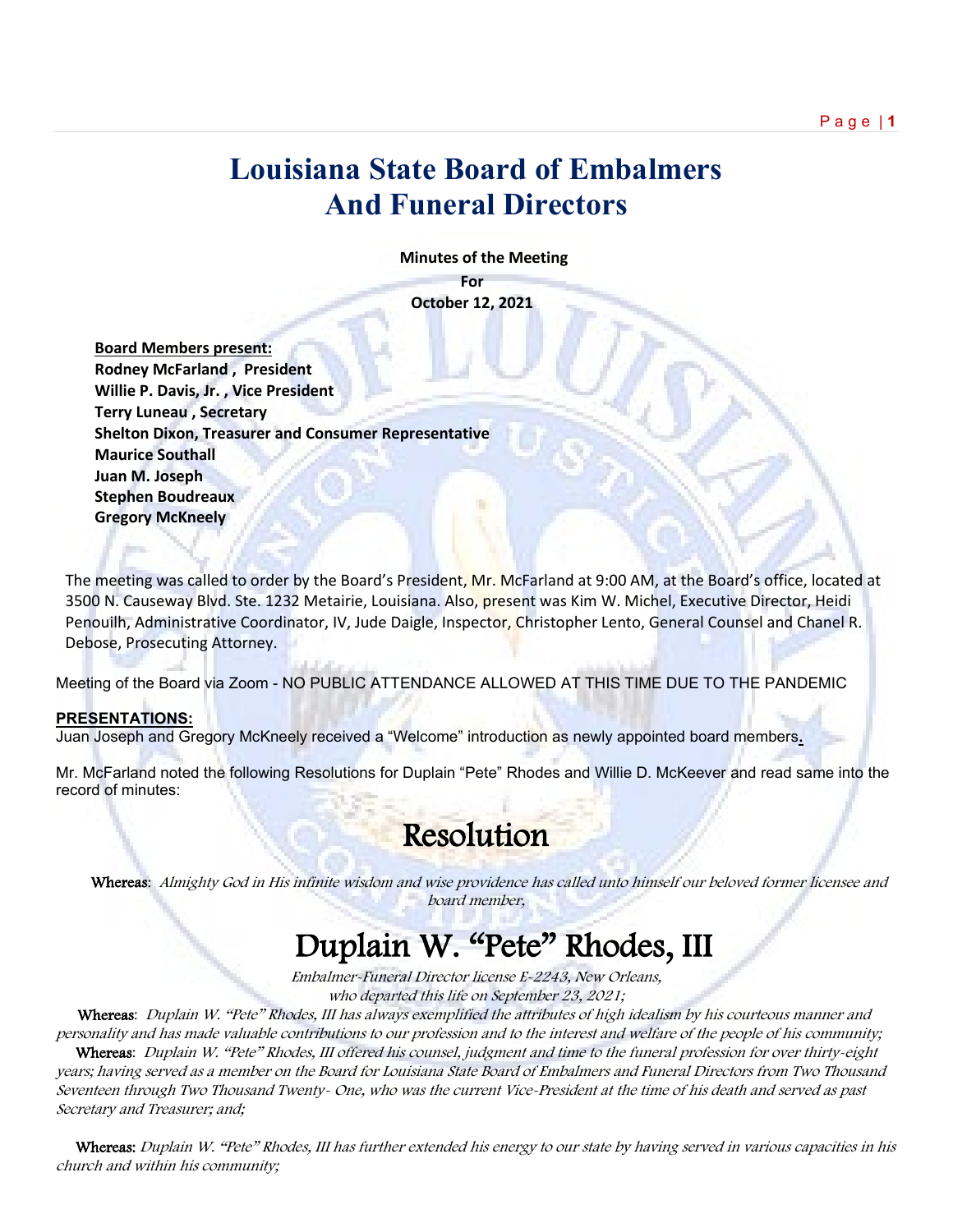Therefore, be it resolved, that the Louisiana State Board of Embalmers and Funeral Directors extends to the family of the late Duplain W. "Pete" Rhodes, III our deepest sympathy and condolences for their great loss which we so keenly feel; and, Be it further Resolved, that this tribute be written into the minutes of the Louisiana State Board of Embalmers and Funeral Directors and suitable copies of this resolution be sent to the members of his family.

*Mr. McFarland requested that the black ribbon remain on Mr. Rhodes' board seat in his honor for the following thirty days.*

# Resolution

~~~~~~~~~

Whereas: Almighty God in His infinite wisdom and wise providence has called unto himself our beloved,

# Willie David McKeever

Owner of King's Funeral Home, Ruston, Louisiana, who departed this life on May 30, 2021; Whereas: Willie David McKeever has always exemplified the attributes of high idealism by his courteous manner and personality and has made valuable contributions to the interest and welfare of the people of his community;

Whereas: Willie David McKeever was the owner of King's Funeral Home, Ruston, Louisiana, a "visionary" who designed and had constructed a drive through condolence window to the funeral home prior to the actual need of such a design which was eventually brought on by the pandemic of 2020.

Whereas: Willie David McKeever has further extended his energy to our state by having served in various capacities within his community as an active member of the Asberry Baptist Church; a deacon, a committee member and a dedicated practicing fellow at Zion Traveler's Baptist Church in Ruston, Louisiana;

 Therefore, be it resolved: that the Louisiana State Board of Embalmers and Funeral Directors extends to the family of the late Willie David McKeever, owner of King's Funeral Home, Ruston, Louisiana, our deepest sympathy and condolences for their great loss which we so keenly feel; and,

Be it further Resolved that this tribute to Willie David McKeever as an owner of King's Funeral Home, Ruston, Louisiana, be written into the minutes of the Louisiana State Board of Embalmers and Funeral Directors and suitable copies of this resolution be sent to the members of his family.

Funeral Director license, U-1732, presented to Willie P. Davis, III by Board Member and Vice President, Willie P. Davis, Jr.

Mr. McFarland researched the minutes and files of the Louisiana State Board of Embalmers and Funeral Directors in order to document the history of Past Presidents from the inception of the board beginning in 1914 through 2021. Mr. McFarland noted that the longest serving President was Frank B. Thomas who served from August 6, 1914 until his death on April 22, 1925. Mr. Thomas served for 12 consecutive Years. The list of Past Presidents are as follows: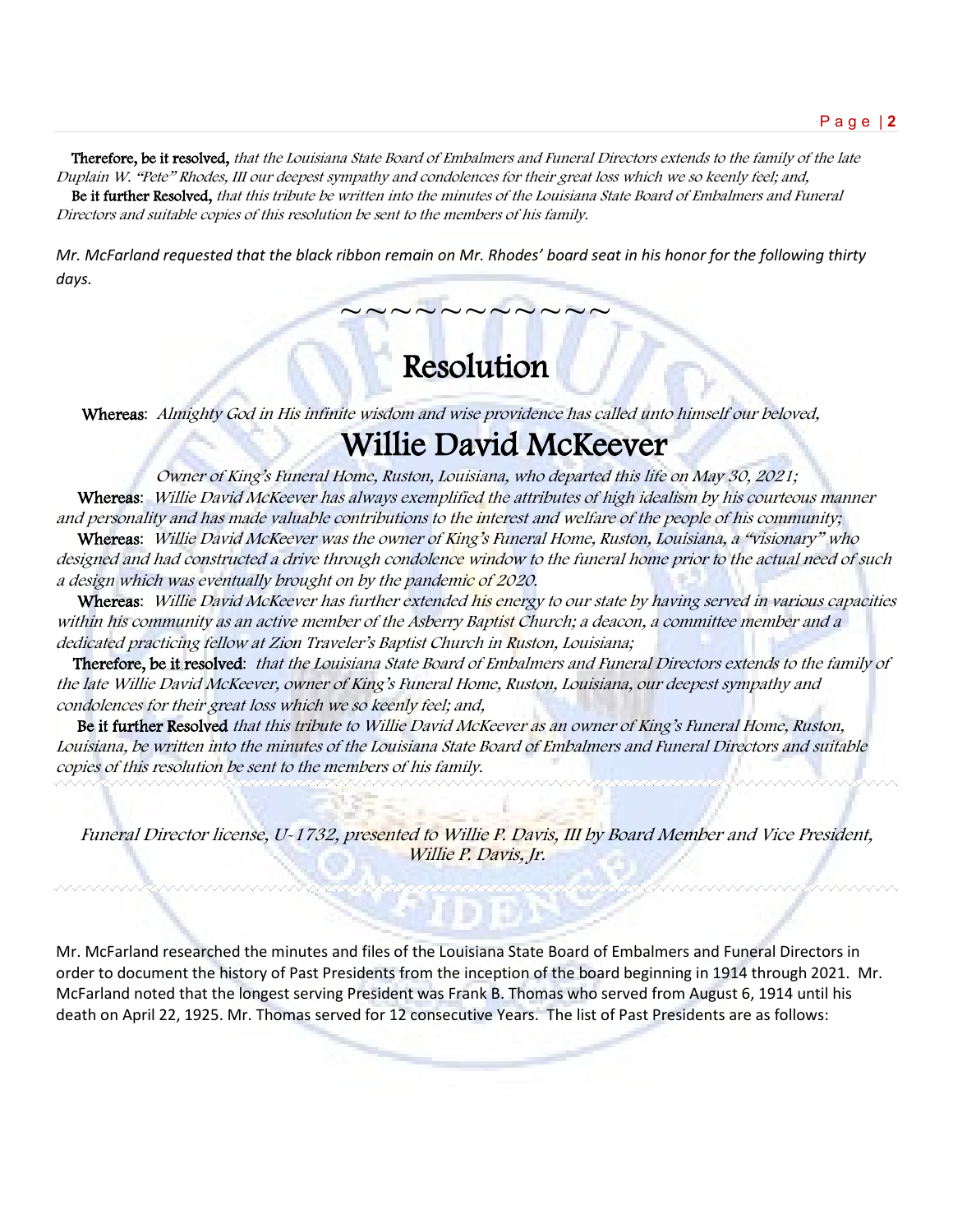| 1 <sub>st</sub>                      | Frank B. Thomas                               |                  | 35 <sup>th</sup> Fred O. Montgome     |
|--------------------------------------|-----------------------------------------------|------------------|---------------------------------------|
| 2 <sub>nd</sub>                      | <b>Henry Tharp</b>                            |                  | 36 <sup>th</sup> Alvin A. Haynes, II  |
| 3 <sup>rd</sup>                      | <b>Joseph Laughlin</b>                        |                  | 37 <sup>th</sup> George H. Smith      |
| 4 <sup>th</sup>                      | <b>William Lindsey</b>                        |                  | 38 <sup>th</sup> William T. McKnee    |
| 5 <sup>th</sup>                      | Louis L. Peters                               |                  | 39 <sup>th</sup> Royal David          |
| 6 <sup>th</sup>                      | F. P. Robinson                                |                  | 40 <sup>th</sup> Joseph H. Miller, Jr |
| 7 <sup>th</sup>                      | L. B. Kilpatrick                              |                  | 41 <sup>st</sup> Billy C. Henry       |
| $a^{th}$                             | E. L. Edmonds                                 |                  | 42 <sup>nd</sup> Louis Charbonnet,    |
| g <sup>th</sup>                      | <b>Carlos Green</b>                           |                  | 43rd Cheryl Tarver Morg               |
| $10^{th}$                            | <b>Robert J. Guchereau</b>                    |                  | 44 <sup>th</sup> George L. Thomas     |
| $11$ <sup>th</sup>                   | <b>Douglas Kees</b>                           |                  | 45 <sup>th</sup> Joseph H. Miller, Jr |
| $12$ <sup>th</sup>                   | <b>Norman Tharp</b>                           |                  | 46 <sup>th</sup> Foster Guillory, Jr. |
| $13$ <sup>th</sup>                   | Gail K. Gay                                   |                  | 47 <sup>th</sup> Cheryl Tarver Mor    |
| $14$ <sup>th</sup>                   | J. T. Niland                                  |                  | 48 <sup>th</sup> Robert D. Babinea    |
| $15$ <sup>th</sup>                   | <b>Paul Castille</b>                          |                  | 49 <sup>th</sup> Gregory A. Strothe   |
| $16^{th}$                            | J. T. Niland                                  |                  | 50 <sup>th</sup> Eugene B. Pellerin   |
|                                      | 17 <sup>th</sup> Lloyd E. Eagan               |                  | 51 <sup>st</sup> Craig Gill           |
| $18$ <sup>th</sup>                   | M. G. Stevens                                 |                  | 52 <sup>nd</sup> Louis Charbonnet,    |
| 19 <sup>th</sup>                     | Paul L. Castille                              |                  | 53 <sup>rd</sup> Kelly Rush           |
| 20 <sup>th</sup>                     | C. L. Dennis                                  |                  | 54 <sup>th</sup> Wall V. McKneely     |
| $21^{st}$                            | <b>Robert J. Fenelon</b>                      |                  | 55 <sup>th</sup> Louis Charbonnet,    |
| $22$ <sup>nd</sup>                   | M. G. Stevens                                 |                  | 56 <sup>th</sup> Margaret Shehee      |
|                                      | 23 <sup>rd</sup> C. L. Dennis                 |                  | 57 <sup>th</sup> Paul W. Castille     |
| $24$ <sup>th</sup>                   | <b>Robert J. Fenelon</b>                      |                  | 58 <sup>th</sup> Louis Charbonnet,    |
| $25$ <sup>th</sup>                   | J. T. Niland                                  |                  | 59 <sup>th</sup> S. J. Brasseaux      |
| $26$ <sup>th</sup>                   | Louis Charbonnet, Jr.                         |                  | 60 <sup>th</sup> Maurice Southall     |
| $27$ <sup>th</sup>                   | C. L. Dennis                                  |                  | 61 <sup>st</sup> Edward Muhleisen     |
| $28$ <sup>th</sup>                   | <b>Robert J. Fenelon</b>                      | 62 <sup>nd</sup> | <b>Rodney McFarland</b>               |
| 29 <sup>th</sup>                     | <b>William T. McKneely</b>                    |                  |                                       |
| 30 <sup>th</sup><br>31 <sup>st</sup> | Louis Charbonnet, Jr.                         |                  |                                       |
| 32 <sub>nd</sub>                     | <b>Robert J. Fenelon</b><br>Milo Meacham, Jr. |                  |                                       |
| $33$ rd                              | <b>George H. Smith</b>                        |                  |                                       |
| $34$ <sup>th</sup>                   | <b>William T. McKneely</b>                    |                  |                                       |
|                                      |                                               |                  |                                       |

| $1^{\mathsf{st}}$          | <b>Frank B. Thomas</b>     | 35 <sup>th</sup> Fred O. Montgomery    |
|----------------------------|----------------------------|----------------------------------------|
| 2 <sup>nd</sup>            | <b>Henry Tharp</b>         | 36 <sup>th</sup> Alvin A. Haynes, II   |
| $\mathsf{a}^{\mathsf{rd}}$ | <b>Joseph Laughlin</b>     | 37 <sup>th</sup> George H. Smith       |
| 4 <sup>th</sup>            | <b>William Lindsey</b>     | 38 <sup>th</sup> William T. McKneely   |
| <sub>5</sub> th            | Louis L. Peters            | 39 <sup>th</sup> Royal David           |
| $6^{\text{th}}$            | F. P. Robinson             | 40 <sup>th</sup> Joseph H. Miller, Jr. |
| <sub>7</sub> th            | L. B. Kilpatrick           | 41 <sup>st</sup> Billy C. Henry        |
| $\rm _8$ th                | E. L. Edmonds              | 42nd Louis Charbonnet, III             |
| <sub>g</sub> th            | <b>Carlos Green</b>        | 43rd Cheryl Tarver Morgan              |
| $10^{\sf th}$              | <b>Robert J. Guchereau</b> | 44 <sup>th</sup> George L. Thomas      |
| $11^{\text{th}}$           | <b>Douglas Kees</b>        | 45 <sup>th</sup> Joseph H. Miller, Jr. |
| $12^{th}$                  | <b>Norman Tharp</b>        | 46 <sup>th</sup> Foster Guillory, Jr.  |
| $13^{\text{th}}$           | Gail K. Gay                | 47 <sup>th</sup> Cheryl Tarver Morgan  |
| $14$ <sup>th</sup>         | J. T. Niland               | 48 <sup>th</sup> Robert D. Babineaux   |
| $15$ <sup>th</sup>         | <b>Paul Castille</b>       | 49 <sup>th</sup> Gregory A. Strother   |
| $16^{\text{th}}$           | J. T. Niland               | 50 <sup>th</sup> Eugene B. Pellerin    |
| $17^{th}$                  | Lloyd E. Eagan             | 51 <sup>st</sup> Craig Gill            |
| $18$ <sup>th</sup>         | M. G. Stevens              | 52 <sup>nd</sup> Louis Charbonnet, III |
| $19^{\sf th}$              | Paul L. Castille           | 53 <sup>rd</sup> Kelly Rush            |
| 20 <sup>th</sup>           | C. L. Dennis               | 54 <sup>th</sup> Wall V. McKneely      |
| $\mathsf{21}^\mathsf{st}$  | <b>Robert J. Fenelon</b>   | 55 <sup>th</sup> Louis Charbonnet, III |
| 22 <sup>nd</sup>           | M. G. Stevens              | 56 <sup>th</sup> Margaret Shehee       |
| 23 <sup>rd</sup>           | C. L. Dennis               | 57 <sup>th</sup> Paul W. Castille      |
| 24 <sup>th</sup>           | <b>Robert J. Fenelon</b>   | 58 <sup>th</sup> Louis Charbonnet, III |
| 25 <sup>th</sup>           | J. T. Niland               | 59 <sup>th</sup> S. J. Brasseaux       |
| 26 <sup>th</sup>           | Louis Charbonnet, Jr.      | 60 <sup>th</sup> Maurice Southall      |
| 27 <sup>th</sup>           | C. L. Dennis               | 61 <sup>st</sup> Edward Muhleisen      |
| 28 <sup>th</sup>           | <b>Robert J. Fenelon</b>   | 62 <sup>nd</sup> Rodney McFarland, Sr. |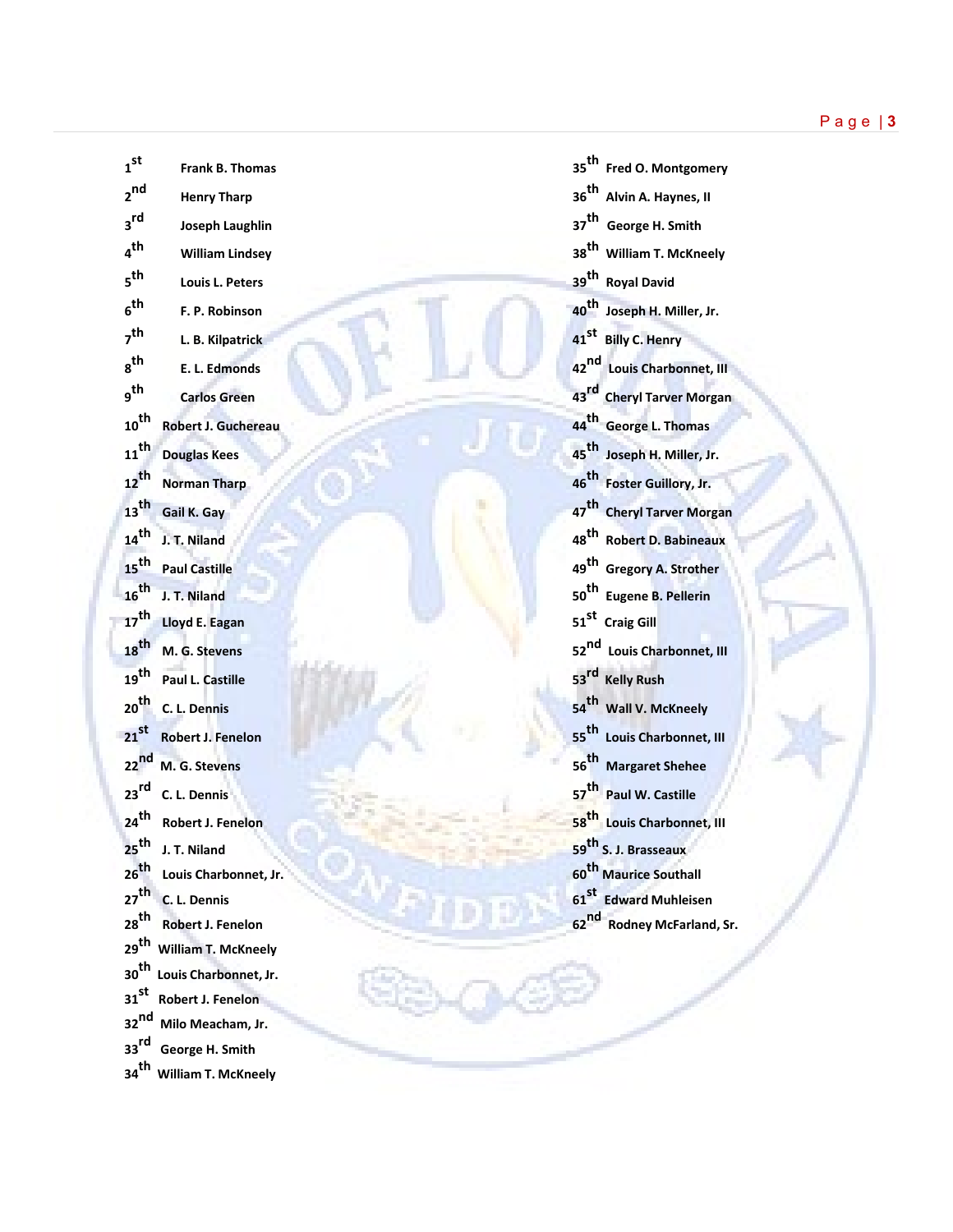#### **PUBLIC COMMENTS**:

There were no public comments made at today's meeting.

#### **COMPLIANCE, HEARING and/or ADMISSION AND CONSENT**

An Admission and Consent; In the Matter of Delores Robinson and Robinson Family Mortuary, Pineville, was presented to the Board Members for their review and determination.

Motion was made by Mr. Southall and seconded by Mr. Davis and unanimously passed that the admission and consent be discussed in Executive Session.

An Admission and Consent; In the Matter of Darrell Calvey and Wright and Calvey Funeral Home, Hammond, was presented to the Board Members for their review and determination.

Motion was made by Mr. Southall and seconded by Mr. Davis and unanimously passed that the admission and consent be discussed in Executive Session.

At the last meeting of the board, a discussion ensued with regard to a letter received by Ms. Michel from the East Baton Rouge Coroner's office which stated that Arthur Johnson of Rollins Funeral Home, Woodville, MS made a removal in LA without notifying or reporting the death to the EBPCO. The board directed Ms. Michel to file a complaint letter to the Mississippi State Board of Funeral Service with regard to the issue outlined within the EPBCO letter. The board was presented with the letter that Ms. Michel drafted to the MSSBFS. Ms. Michel also forwarded a copy of the complaint letter to the EBRPCO. Ms. Michel advised the board that she had not received a response from MSBFS regarding the complaint letter.

A directive was issued from the President for Ms. Michel to follow up with a telephone call to the MSBFS to inquire about the status of the complaint.

Ms. Michel presented the board with a transcript to review, personal information was redacted, regarding courses that Ms. Michel rejected as not acceptable to be applied towards the minimum thirty freshman college hours that are required and outlined within the regulations.

A discussion ensued with the board members and the board's General Counsel, Christopher Lento, AAG, and it was noted that the regulations are specific regarding the courses that are outlined as basic Freshman courses or core course subjects. The courses in question as highlighted on the transcript are not considered basic Freshman courses or core course subjects.

Motion was made by Mr. Southall and seconded by Mr. Luneau and unanimously passed that the board follow and support the decision by Ms. Michel, Executive Director, regarding college/institutional hours of basic Freshman or core course subjects.

A license application was presented to the board for review regarding a notation listed upon the submission.

This matter was tabled for discussion during the Executive Session for today's meeting.

The Executive Director's report was presented with the licensing and registry update as well as a report from CE Broker and The Conference examination statistics report.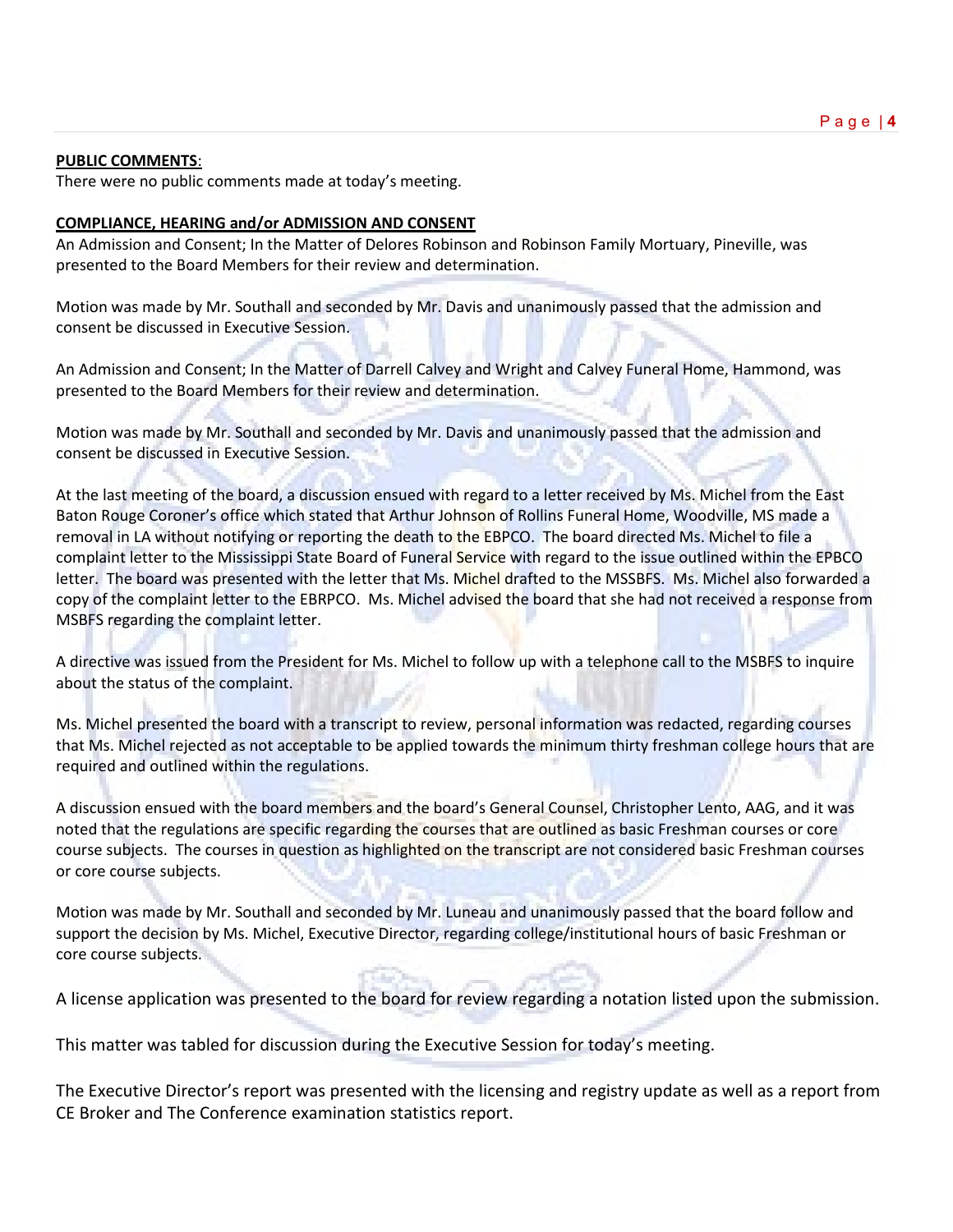Ms. Michel advised the board members with regard to the individual packets that were mailed to them from the State Treasury of Louisiana outlining the process of which the State Treasury Department will be auditing pre-need files and monies from funeral homes' pre-need accounts. The packet contains the procedures and requested a signature from the board by Ms. Michel as the Executive Director, acknowledging compliance and assistance if needed. The State Treasury is performing these audits of accounts for decedents in order to collect and hold monies for the return of same to families that may not be aware that there is or was a financial obligation paid to a funeral home for services that were never performed as well as the funeral home may not be aware of the death of an individual that monies are being held in an account. The monies will be designated as unclaimed by the State Treasury and can be researched and applied for by the relatives of the decedents.

Mr. Daigle presented his inspector's report as; 93,300 MILES IS THE TOTAL MILEAGE ON THE 2017 FORD FUSION AS OF TODAY ON MEETING DAY; Since the beginning of 2021 a total of 455 inspections have been done so far this year; 100 Inspections since the last meeting; This represents the total number of inspections since the beginning of 2021.

Motion was made by Mr. Luneau, seconded by Mr. Boudreaux and unanimously passed that the Executive Director's report and the Inspector's report be accepted as presented.

The minutes of July 2021 were not completed for today's meeting.

The financial report and budget for FY 20/21 was presented for review and consideration.

Motion was made by Mr. Luneau, seconded by Mr. Boudreaux and unanimously passed that the financial report be accepted as presented.

The Complaint Review Committee's report was presented to the Board by Ms. Debose, Prosecuting Attorney.

Ms. Debose reiterated that the complaints are presented anonymously in numerical format to the Board with the Complaint Review Committee's decision based upon the information presented at the time of review. The numbered complaints presented in an open meeting remains anonymous while a complaint is pending further investigation and/or until such time as the complaint file has been closed.

Five complaints were recommended for an informal hearing and one complaint was recommended for a formal hearing, all in keeping with the recommendation of the Complaint Review Committee.

Six complaints were recommended that there does not appear to be a violation of the laws, rules and regulations under which licensees operate, all as per the recommendations of the Complaint Review Committee

Motion was made by Mr. Southall, seconded by Mr. Davis and unanimously passed that the complaint report be accepted as presented per the recommendations of the Complaint Review Committee.

Motion was made by Mr. Boudreaux, seconded by Mr. McKneely and unanimously passed that the board move into Executive Session at 10:30 PM for the following;

Discussion with regard to the admission and consent In the Matter of Delores Robinson and Robinson Family Mortuary, Pineville ;

Discussion with regard to the admission and consent In the Matter of In the Matter of Darrell Calvey and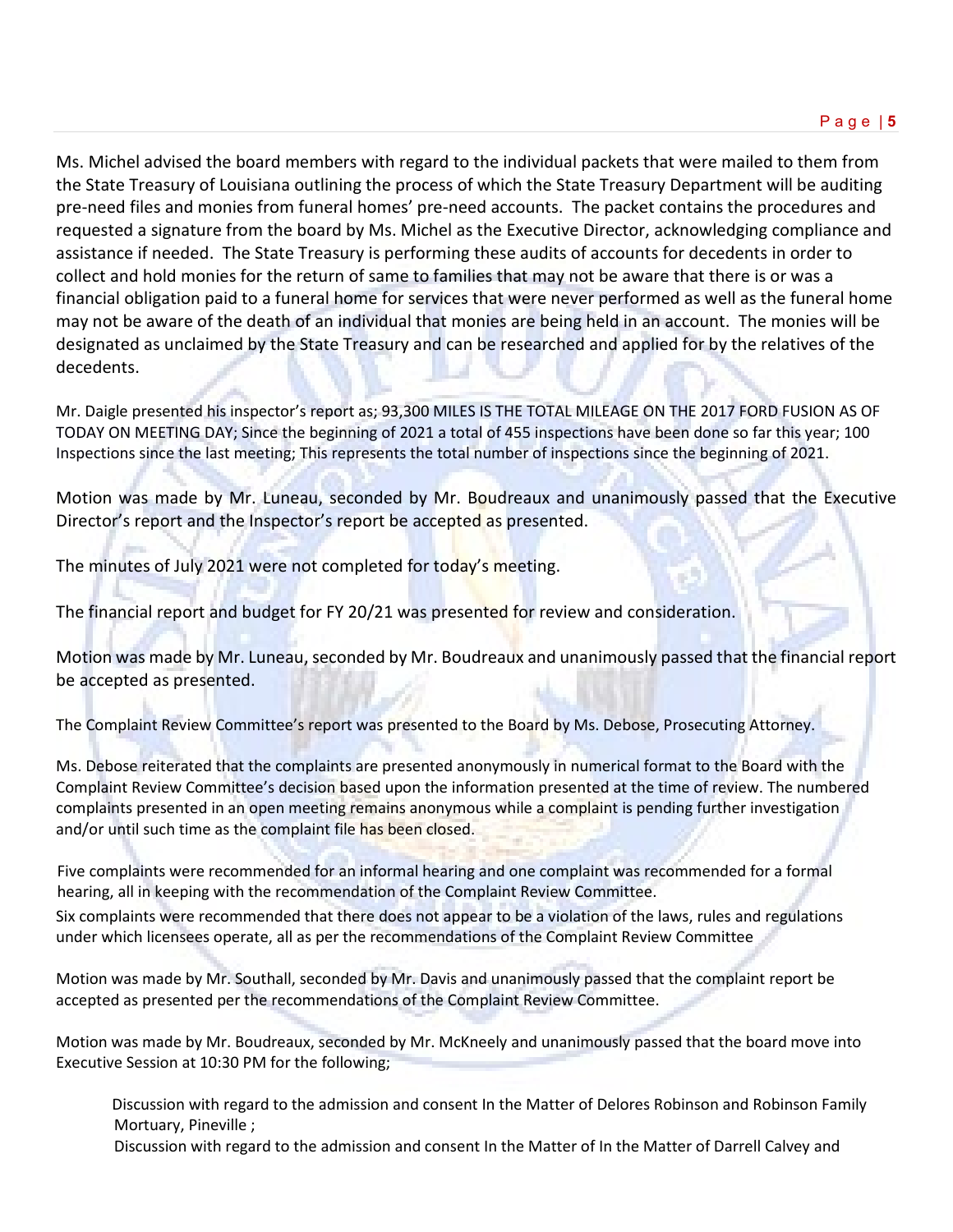Wright and Calvey Funeral Home, Hammond Discussion with regard to the license application review that was presented; Special election of officers due to the untimely passing of Vice President Duplain "Pete" Rhodes

Motion was made by Mr. Boudreaux, seconded by Mr. McKneely and unanimously passed that the board move out of Executive Session at 11:50 PM for discussion of the following:

Motion was made by Mr. Southall, seconded by Mr. Davis and passed by a vote of six board members as Mr. Luneau recused himself of the discussion, that DELORES ROBINSON and the entity operating as ROBINSON FAMILY MORTUARY be found guilty of violating the following statutes: LA R.S. 37:855 (A) (Right to Arrange Funeral Goods and Services), and LA R.S. 37:848 (A) (Unlawful Practice) and fined the sum of Five-Thousand (\$5,000.00) dollars); and, is hereby placed on probation for one year, three-hundred, sixty-five (365) days; and attorney's fees are to be paid by Robinson Family Mortuary and/or its representative Delores Robinson .

#### **FINDINGS OF FACT and DECISIONS of the BOARD**

This matter came before the Louisiana State Board of Embalmers and Funeral Directors on October 12, 2021 for a ruling on an Admission and Consent submitted by the parties.

Present:

**CHANEL R. DEBOSE,** Prosecuting Attorney, for and on behalf of the Louisiana State Board of Embalmers and Funeral Directors.

**CHRISTOPHER LENTO,** General Counsel, for and on behalf of the Louisiana State Board of Embalmers and Funeral Directors.

After considering the law, the evidence, the entire record of these proceedings, and the Admission and Consent submitted by the parties for a ruling on the Admission and Consent, DELORES ROBINSON and the entity operating as ROBINSON FAMILY MORTUARY, who waived their appearances to appear before the Board to be a part of the proceedings held on October 12, 2021. The Louisiana Board of Embalmers and Funeral Directors rules as follows:

#### **FINDINGS OF FACT**

That DELORES ROBINSON is the licensed funeral director (#U1416); designated manager, designated agent; and the owner of the establishment operating as Robinson Family Mortuary (#2886), Pineville, Louisiana, and, therefore, subject to the jurisdiction of this Board: that evidence contained within the record of these proceedings, and the Admission and Consent signed by the parties, reflect that Delores Robinson and the entity operating as Robinson Family Mortuary are guilty of violating the following provisions: LA R.S. 37:855 (A) (Right to Arrange Funeral Goods and Services), and LA R.S. 37:848 (A) (Unlawful Practice).

#### **CONCLUSIONS**

As to **Delores Robinson and the entity operating as Robinson Family Mortuary**, the Board members found that Delores Robinson and the entity operating as Robinson Family Mortuary violated the following provisions: LA R.S. 37:855 (A) (Right to Arrange Funeral Goods and Services), and LA R.S. 37:848 (A) (Unlawful Practice), as evidenced by documentation appearing in the file and the Admission and Consent signed by Delores Robinson on behalf of herself and the entity operating as Robinson Family Mortuary, admitting to the following:

- **1. Delores Robinson and the entity operating as Robinson Family Mortuary violated LA. R.S. 37:855 (A), as it relates to Louisiana Revised Statute 8:655, by failing to allow Julia Hall, the mother and next of kin of the late Anita Renae Moore, the right to arrange her late daughter's funeral goods and services with the firm by taking it upon themselves to select, arrange, supervise, and perform the embalming of Anita Renae Moore without the family's permission.**
- **2. Delores Robinson and the entity operating as Robinson Family Mortuary violated LA. R.S. 37:848 (A) by allowing a person, not certified and registered under the provisions of the Chapter governing the**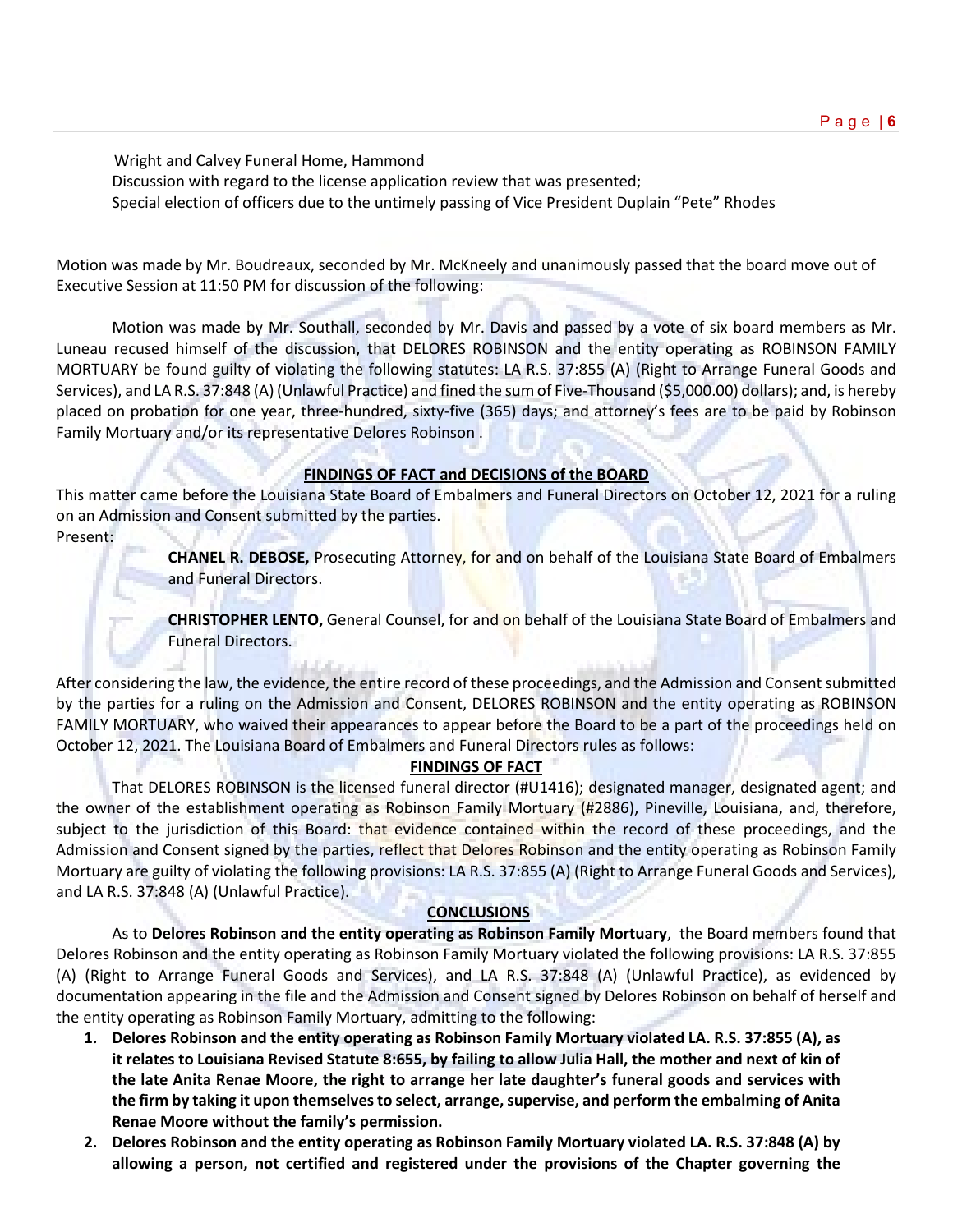### **Louisiana State Board of Embalmers and Funeral Directors, to embalm or pretend to practice the science of embalming, or conduct the business of funeral directing by allowing Ty'Ron Robinson to direct, supervise, and arrange the embalming of the late Anita Renae Moore.**

## **DECISION OF THE BOARD**

Accordingly, for the reasons as stated and noted herein above;

. .

**IT IS ORDERED BY THE BOARD** that Delores Robinson and the entity operating as Robinson Family Mortuary are hereby found guilty of violating the following provisions: LA R.S. 37:855 (A) (Right to Arrange Funeral Goods and Services), and LA R.S. 37:848 (A) (Unlawful Practice).

**IT IS FURTHER ORDERED BY THE BOARD** that pursuant to LA. R.S. 37:850, the penalty statute applicable to these violations, which states: Whoever violates the provisions of this Part shall be fined not less than five hundred dollars, nor more than two-thousand, five-hundred dollars, and costs of the court reporter and attorney for the board for each offense, or by imprisonment for not less than thirty days, nor more than one-hundred eighty days for each offense, or both such fine and imprisonment, Robinson Family Mortuary and its representative, Delores Robinson are fined the sum of Five-Thousand (\$5,000.00) dollars, Two-Thousand, Five-Hundred (\$2,500.00) dollars for each offense for the above cited violations of LA R.S. 37:855 (A) (Right to Arrange Funeral Goods and Services), and LA R.S. 37:848 (A) (Unlawful Practice).

**IT IS FURTHER ORDERED BY THE BOARD** that Delores Robinson, manager, owner, and operator of the entity operating as Robinson Family Mortuary, is hereby placed on probation for one year, three-hundred, sixty-five (365) days. The probationary period becomes effective upon receipt of this decision.

**IT IS FURTHER ORDERED BY THE BOARD** that Robinson Family Mortuary and its representative Delores Robinson are to pay the sum of One-Thousand, Five-Hundred, Sixty-Three Dollars, and Seventy-Five Cents (\$1,563.75) for the attorney's fees incurred by the Board for the handling of this matter from the date the matter was accepted by the Board through October 12, 2021, the date the Admission and Consent was accepted by the Board Members.

**IT IS FURTHER ORDERED BY THE BOARD** that the total assessed cost to Robinson Family Mortuary and Delores Robinson is Six-Thousand, Five-Hundred, Sixty-Three Dollars, and Seventy-Five Cents (\$ 6,563.75) in fines and fees owed to the Board for the above cited violations. The above assessed fines and attorney's fees are to be paid by Robinson Family Mortuary and/or its representative Delores Robinson within thirty (30) days of receipt of this decision.

**IT IS FURTHER ORDERED BY THE BOARD** that should the costs not be received by the Board within thirty (30) days of the notification of costs due, then the license of the establishment operating as Robinson Family Mortuary, Pineville, Louisiana shall be suspended until such time as all costs are paid.

Motion was made by Mr. Luneau, seconded by Mr. Boudreaux and passed by a unanimous vote of seven board members that DARRELL CALVEY and the entity operating as WRIGHT AND CALVEY FUNERAL HOME, INC. : LA R.S. 37:855 (A) (Right to Arrange Funeral Goods and Services); LA. R.S. 37:846 (A) (5) (Unprofessional, Unethical, or Dishonest Conduct) (Embalming Prematurely); LA. R.S. 37:846 (A) (5) (Unprofessional, Unethical, or Dishonest Conduct) (Failure to Provide Specific Price Lists); LA. R.S. 37:846 (A) (5) (Unprofessional, Unethical, or Dishonest Conduct) (Concealing the Language and Contents contained within the Disclosure/Disclaimer Form and the Release/Embalming Authorization Form); LA R.S. 37:848 (A) (Unlawful Practice) (Unlicensed Funeral Director); LA R.S. 37:848 (A) (Unlawful Practice) (Unlicensed Embalmer); LA. R.S. 37:846 (A) (5) (Unprofessional, Unethical, or Dishonest Conduct) (Acting in Concert with an Unlicensed Funeral Director); LA. R.S. 37:846 (A) (5) (Unprofessional, Unethical, or Dishonest Conduct) (Acting in Concert with an Unlicensed Embalmer), that Darrell Calvey and the entity operating as Wright and Calvey Funeral Home, Inc. are fined the sum of Twenty-Thousand (\$20,000.00) dollars; Ten-Thousand (\$10,000.00) dollars of the fine is suspended contingent upon the completion of the terms of probation for one year; and that if Darrell Calvey and/or Wright and Calvey Funeral Home, Inc. commit any additional violations during the one year probationary period, then the ten-thousand (\$10,000.00) dollar suspended portion of the twenty-thousand (\$20,000.00) dollar fine ordered will become and due immediately upon any other violations of the rules and laws governing this Board; and the attorney's fees are to be paid by Wright and Calvey Funeral Home, Inc. and/or its representative Darrell Calvey.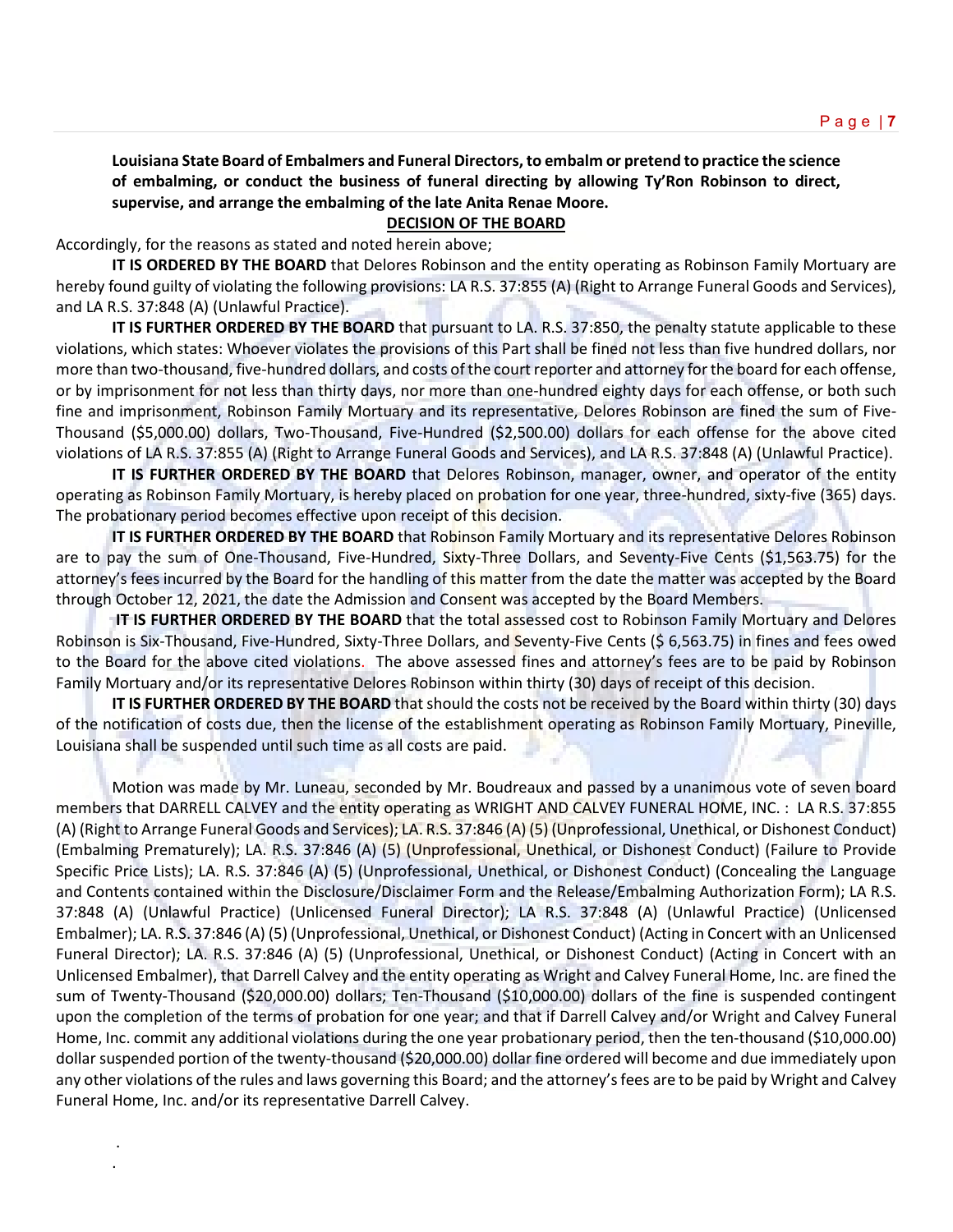#### **FINDINGS OF FACT and DECISIONS of the BOARD**

This matter came before the Louisiana State Board of Embalmers and Funeral Directors on October 12, 2021 for a ruling on an Admission and Consent submitted by the parties.

Present:

**CHANEL R. DEBOSE,** Prosecuting Attorney, for and on behalf of the Louisiana State Board of Embalmers and Funeral Directors.

**CHRISTOPHER LENTO,** General Counsel, for and on behalf of the Louisiana State Board of Embalmers and Funeral Directors.

After considering the law, the evidence, the entire record of these proceedings, and the Admission and Consent submitted by the parties for a ruling on the Admission and Consent, DARRELL CALVEY and the entity operating as WRIGHT AND CALVEY FUNERAL HOME, INC., who waived their appearances to appear before the Board to be a part of the proceedings held on October 12, 2021. The Louisiana Board of Embalmers and Funeral Directors rules as follows:

#### **FINDINGS OF FACT**

That DARRELL CALVEY is a licensed funeral director and licensed embalmer (#E1703); designated agent; and an owner of the establishment operating as Wright and Calvey Funeral Home, Inc. (#2837), Hammond, Louisiana, and, therefore, subject to the jurisdiction of this Board: that evidence contained within the record of these proceedings, and the Admission and Consent signed by the parties, reflect that Darrell Calvey and the entity operating as Wright and Calvey Funeral Home, Inc. are guilty of violating the following provisions: LA R.S. 37:855 (A) (Right to Arrange Funeral Goods and Services); LA. R.S. 37:846 (A) (5) (Unprofessional, Unethical, or Dishonest Conduct) (Embalming Prematurely); LA. R.S. 37:846 (A) (5) (Unprofessional, Unethical, or Dishonest Conduct) (Failure to Provide Specific Price Lists); LA. R.S. 37:846 (A) (5) (Unprofessional, Unethical, or Dishonest Conduct) (Concealing the Language and Contents contained within the Disclosure/Disclaimer Form and the Release/Embalming Authorization Form); LA R.S. 37:848 (A) (Unlawful Practice) (Unlicensed Funeral Director); LA R.S. 37:848 (A) (Unlawful Practice) (Unlicensed Embalmer); LA. R.S. 37:846 (A)

(5) (Unprofessional, Unethical, or Dishonest Conduct) (Acting in Concert with an Unlicensed Funeral Director); LA. R.S. 37:846 (A) (5) (Unprofessional, Unethical, or Dishonest Conduct) (Acting in Concert with an Unlicensed Embalmer).

#### **CONCLUSIONS**

As to **Darrell Calvey and the entity operating as Wright and Calvey Funeral Home, Inc.**, the Board members found that Darrell Calvey and the entity operating as Wright and Calvey Funeral Home, Inc. violated the following provisions: LA R.S. 37:855 (A) (Right to Arrange Funeral Goods and Services); LA. R.S. 37:846 (A) (5) (Unprofessional, Unethical, or Dishonest Conduct) (Embalming Prematurely); LA. R.S. 37:846 (A) (5) (Unprofessional, Unethical, or Dishonest Conduct) (Failure to Provide Specific Price Lists); LA. R.S. 37:846 (A) (5) (Unprofessional, Unethical, or Dishonest Conduct) (Concealing the Language and Contents contained within the Disclosure/Disclaimer Form and the Release/Embalming Authorization Form); LA R.S. 37:848 (A) (Unlawful Practice) (Unlicensed Funeral Director); LA R.S. 37:848 (A) (Unlawful Practice) (Unlicensed Embalmer); LA. R.S. 37:846 (A) (5) (Unprofessional, Unethical, or Dishonest Conduct) (Acting in Concert with an Unlicensed Funeral Director); LA. R.S. 37:846 (A) (5) (Unprofessional, Unethical, or Dishonest Conduct) (Acting in Concert with an Unlicensed Embalmer), as evidenced by documentation appearing in the file and the Admission and Consent signed by Darrell Calvey on behalf of himself and the entity operating as Wright and Calvey Funeral Home, Inc., admitting to the following:

- **1. On or around March 13, 2021 through March 23, 2021, Darrell Calvey and the entity operating as Wright and Calvey Funeral Home, Inc. violated LA R.S. 37:855 (Right to Arrange Funeral Goods and Services) as it relates to LA R.S. 8:655 by failing to allow Calenthia Torrence-Harper, Brooke Torrence, and Shanita Torrence, the next of kin and daughters of the decedent, Hollis Lee Torrence, the right to arrange their father's disposition by embalming his body without his daughters' permission.**
- **2. On or around March 13, 2021 through March 23, 2021, Darrell Calvey and the entity operating as Wright and Calvey Funeral Home, Inc. violated LA R.S. 37:846 (A) (5) by engaging in unprofessional, unethical, or dishonest conduct by embalming the decedent, Hollis Lee Torrence's, body prematurely and without the permission of his daughters, Calenthia Torrence-Harper, Brooke Torrence, and Shanita Torrence.**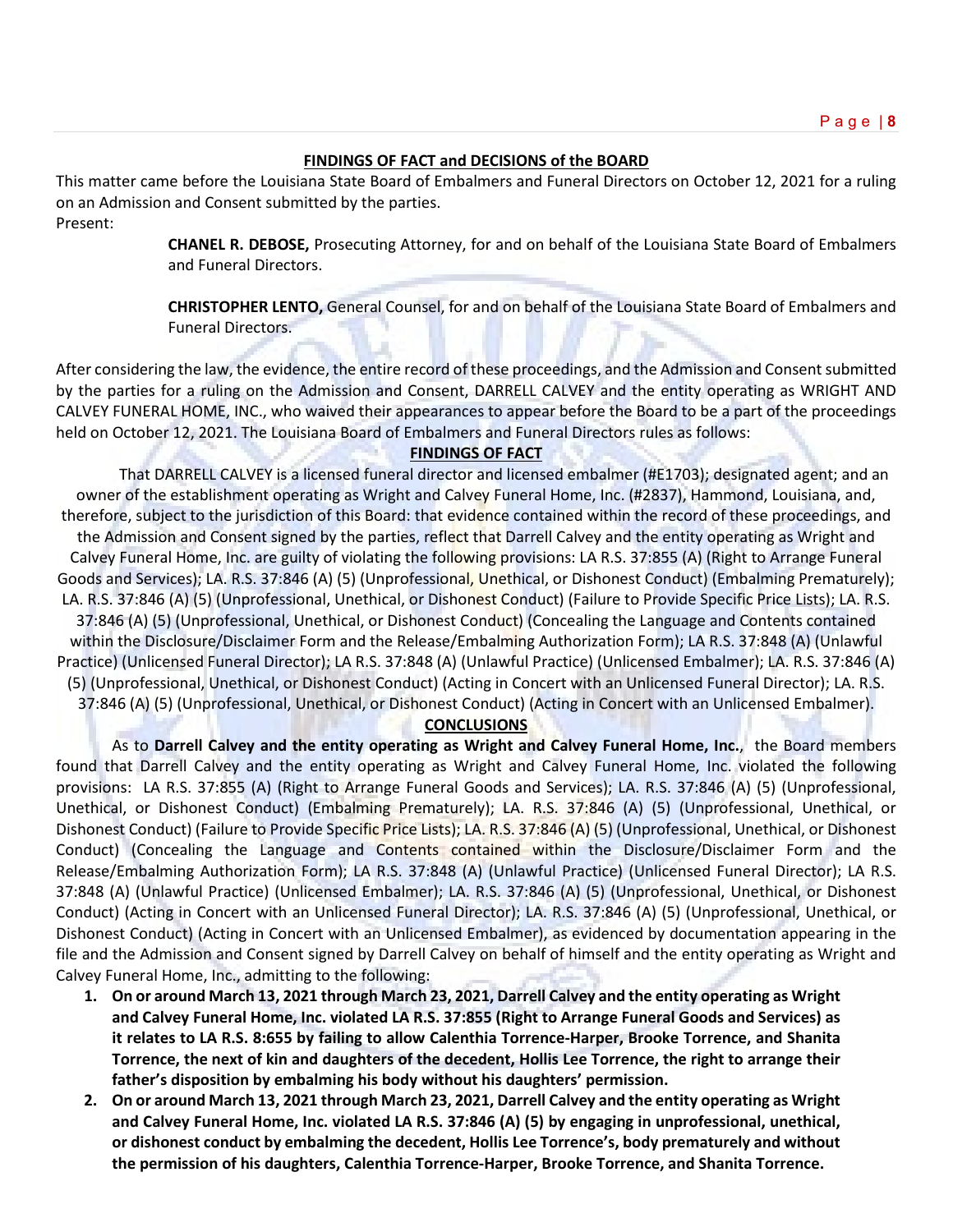- **3. On or around March 13, 2021 through March 23, 2021, Darrell Calvey and the entity operating as Wright and Calvey Funeral Home, Inc. violated LA R.S. 37:846 (A) (5) by engaging in unprofessional, unethical, or dishonest conduct by failing to provide the decedent's daughters, Calenthia Torrence-Harper, Brooke Torrence, and Shanita Torrence with a general price list of general services before the goods and services were selected; by failing to provide the decedent's daughters with a casket price list before the casket was selected; by failing to provide an outer burial container price list before the vault was selected during the process of making funeral arrangements for their deceased father, Hollis Lee Torrence.**
- **4. On or around March 13, 2021 through March 23, 2021, Darrell Calvey and the entity operating as Wright and Calvey Funeral Home, Inc. violated LA R.S. 37:846 (A) (5) for engaging in unprofessional, unethical, or dishonest conduct by concealing the language and contents contained within the Disclosure/Disclaimer Form and the Release/Embalming Authorization Form from Calenthia Torrence-Harper and Brooke Torrence in bad faith and presenting the documents to the two daughters in an effort to willfully distort the truth in an attempt to deceive, cheat, or defraud the family.**
- **5. On or around March 13, 2021 through March 23, 2021, Darrell Calvey and the entity operating as Wright and Calvey Funeral Home, Inc. violated LA R.S. 37:848 (A) by allowing a person, not certified and registered under the provisions of the Chapter governing the Louisiana State Board of Embalmers and Funeral Directors, to embalm or pretend to practice the science of embalming, or conduct the business of funeral directing by allowing Bryant Wright to direct the funeral of the late Hollis Lee Torrence.**
- **6. On or around March 13, 2021 through March 23, 2021, Darrell Calvey and the entity operating as Wright and Calvey Funeral Home, Inc. violated LA R.S. 37:848 (A) by allowing a person, not certified and registered under the provisions of the Chapter governing the Louisiana State Board of Embalmers and Funeral Directors, to embalm or pretend to practice the science of embalming, or conduct the business of funeral directing by allowing Bryant Wright to embalm the body of the late Hollis Lee Torrence.**
- **7. On or around March 13, 2021 through March 23, 2021, Darrell Calvey and the entity operating as Wright and Calvey Funeral Home, Inc. violated LA R.S. 37:846 (A) (5) for engaging in unprofessional, unethical, or dishonest conduct by knowingly acting in concert with the firms manager, Joseph Fleet, Sr., and the firms co-owner, Bryant Wright, to allow Bryant Wright, an unlicensed funeral director to conduct the business of funeral directing, and sign the name of the firms manager on the statement of funeral goods and services when Darrell Calvey, Wright and Calvey Funeral Home, Inc., and Joseph Fleet, Sr. knew or should have known that Bryant Wright was not a licensed funeral director, and their actions were in violation of the laws of the Louisiana Board of Embalmers and Funeral Directors.**
- **8. On or around March 13, 2021 through March 23, 2021, Darrell Calvey and the entity operating as Wright and Calvey Funeral Home, Inc. violated LA R.S. 37:846 (A) (5) for engaging in unprofessional, unethical, or dishonest conduct by knowingly acting in concert with the firms manager, Joseph Fleet, Sr., and the firms co-owner, Bryant Wright, to allow Bryant Wright, an unlicensed embalmer, to embalm or pretend to practice the science of embalming, and sign the name of the firms manager on the embalming log beside the name of Hollis Lee Torrence, when Darrell Calvey, Wright and Calvey Funeral Home, Inc., and Joseph Fleet, Sr. knew or should have known that Bryant Wright was not a licensed embalmer, and their actions were in violation of the laws of the Louisiana Board of Embalmers and Funeral Directors.**

#### **DECISION OF THE BOARD**

Accordingly, for the reasons as stated and noted herein above;

**IT IS ORDERED BY THE BOARD** that Darrell Calvey and the entity operating as Wright and Calvey Funeral Home, Inc. are hereby found guilty of violating the following provisions: LA R.S. 37:855 (A) (Right to Arrange Funeral Goods and Services); LA. R.S. 37:846 (A) (5) (Unprofessional, Unethical, or Dishonest Conduct) (Embalming Prematurely); LA. R.S. 37:846 (A) (5) (Unprofessional, Unethical, or Dishonest Conduct) (Failure to Provide Specific Price Lists); LA. R.S. 37:846 (A) (5) (Unprofessional, Unethical, or Dishonest Conduct) (Concealing the Language and Contents contained within the Disclosure/Disclaimer Form and the Release/Embalming Authorization Form); LA R.S. 37:848 (A) (Unlawful Practice)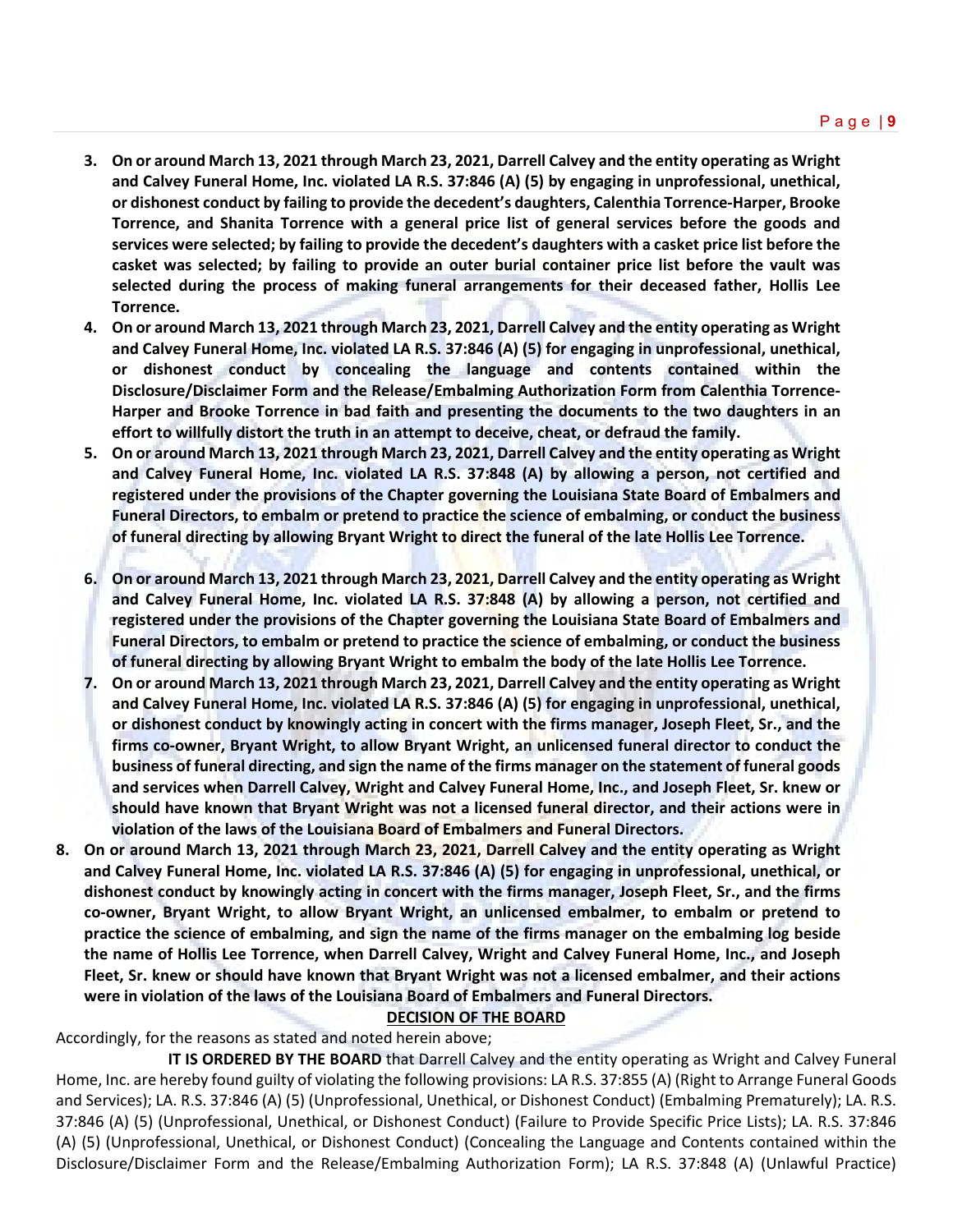(Unlicensed Funeral Director); LA R.S. 37:848 (A) (Unlawful Practice) (Unlicensed Embalmer); LA. R.S. 37:846 (A) (5) (Unprofessional, Unethical, or Dishonest Conduct) (Acting in Concert with an Unlicensed Funeral Director); LA. R.S. 37:846 (A) (5) (Unprofessional, Unethical, or Dishonest Conduct) (Acting in Concert with an Unlicensed Embalmer).

**IT IS FURTHER ORDERED BY THE BOARD** that pursuant to LA. R.S. 37:850, the penalty statute applicable to these violations, which states: Whoever violates the provisions of this Part shall be fined not less than five hundred dollars, nor more than two-thousand, five-hundred dollars, and costs of the court reporter and attorney for the board for each offense, or by imprisonment for not less than thirty days, nor more than one-hundred eighty days for each offense, or both such fine and imprisonment, Wright and Calvey Funeral Home, Inc. and its representative, Darrell Calvey are fined the sum of Twenty-Thousand (\$20,000.00) dollars, Two-Thousand, Five-Hundred (\$2,500.00) dollars for each offense for the above cited violations of LA R.S. 37:855 (A) (Right to Arrange Funeral Goods and Services); LA. R.S. 37:846 (A) (5) (Unprofessional, Unethical, or Dishonest Conduct) (Embalming Prematurely); LA. R.S. 37:846 (A) (5) (Unprofessional, Unethical, or Dishonest Conduct) (Failure to Provide Specific Price Lists); LA. R.S. 37:846 (A) (5) (Unprofessional, Unethical, or Dishonest Conduct) (Concealing the Language and Contents contained within the Disclosure/Disclaimer Form and the Release/Embalming Authorization Form); LA R.S. 37:848 (A) (Unlawful Practice) (Unlicensed Funeral Director); LA R.S. 37:848 (A) (Unlawful Practice) (Unlicensed Embalmer); LA. R.S. 37:846 (A) (5) (Unprofessional, Unethical, or Dishonest Conduct) (Acting in Concert with an Unlicensed Funeral Director); LA. R.S. 37:846 (A) (5) (Unprofessional, Unethical, or Dishonest Conduct) (Acting in Concert with an Unlicensed Embalmer).

**IT IS FURTHER ORDERED BY THE BOARD** that Ten-Thousand (\$10,000.00) dollars of the afore-referenced fine for the above cited violations is suspended contingent upon the completion of the terms of probation herein ordered.

**IT IS FURTHER ORDERED BY THE BOARD** that Darrell Calvey, owner and operator of the entity operating as Wright and Calvey Funeral Home, Inc. is hereby placed on probation for one year, three-hundred, sixty-five (365) days. The probationary period becomes effective upon receipt of this decision.

**IT IS FURTHER ORDERED BY THE BOARD** that if Darrell Calvey and/or Wright and Calvey Funeral Home, Inc. commit any additional violations during the one year probationary period, then the ten-thousand (\$10,000.00) dollar suspended portion of the twenty-thousand (\$20,000.00) dollar fine ordered herein will become executive and due immediately upon conviction of any other violations of the rules and laws governing this Board.

**IT IS FURTHER ORDERED BY THE BOARD** that Wright and Calvey Funeral Home, Inc., and its representative Darrell Calvey are to pay the sum of Three-Thousand, One-Hundred, Thirty-Five (\$3,135.00) Dollars for the attorney's fees incurred by the Board for the handling of this matter from the date the matter was accepted by the Board through October 12, 2021, the date the Admission and Consent was accepted by the Board Members.

**IT IS FURTHER ORDERED BY THE BOARD** that the total assessed cost to Wright and Calvey Funeral Home, Inc. and Darrell Calvey is Thirteen-Thousand, One-Hundred, Thirty-Five (\$13,135.00) Dollars in fines and fees owed to the Board for the above cited violations. The assessed fines herein do not include the ten-thousand (\$10,000.00) dollar suspended portion of the twenty-thousand (\$20,000.00) dollar fine. The above assessed fines and attorney's fees are to be paid by Wright and Calvey Funeral Home, Inc. and/or its representative Darrell Calvey within thirty (30) days of receipt of this decision.

**IT IS FURTHER ORDERED BY THE BOARD** that should the costs not be received by the Board within thirty (30) days of the notification of costs due, then the license of the establishment operating as Wright and Calvey Funeral Home, Inc., Hammond, Louisiana shall be suspended until such time as all costs are paid.

Motion was made by Mr. Southall, seconded by Mr. Davis and unanimously passed that the license application presented, be accepted and approved.

Motion was made by Mr. Davis, seconded by Mr. Boudreaux and unanimously passed that Mr. McFarland continue to serve as President in favor of Duplain "Pete" Rhodes for the 2022 year as Mr. Davis would prefer to delay his term as President until the following year of 2023.